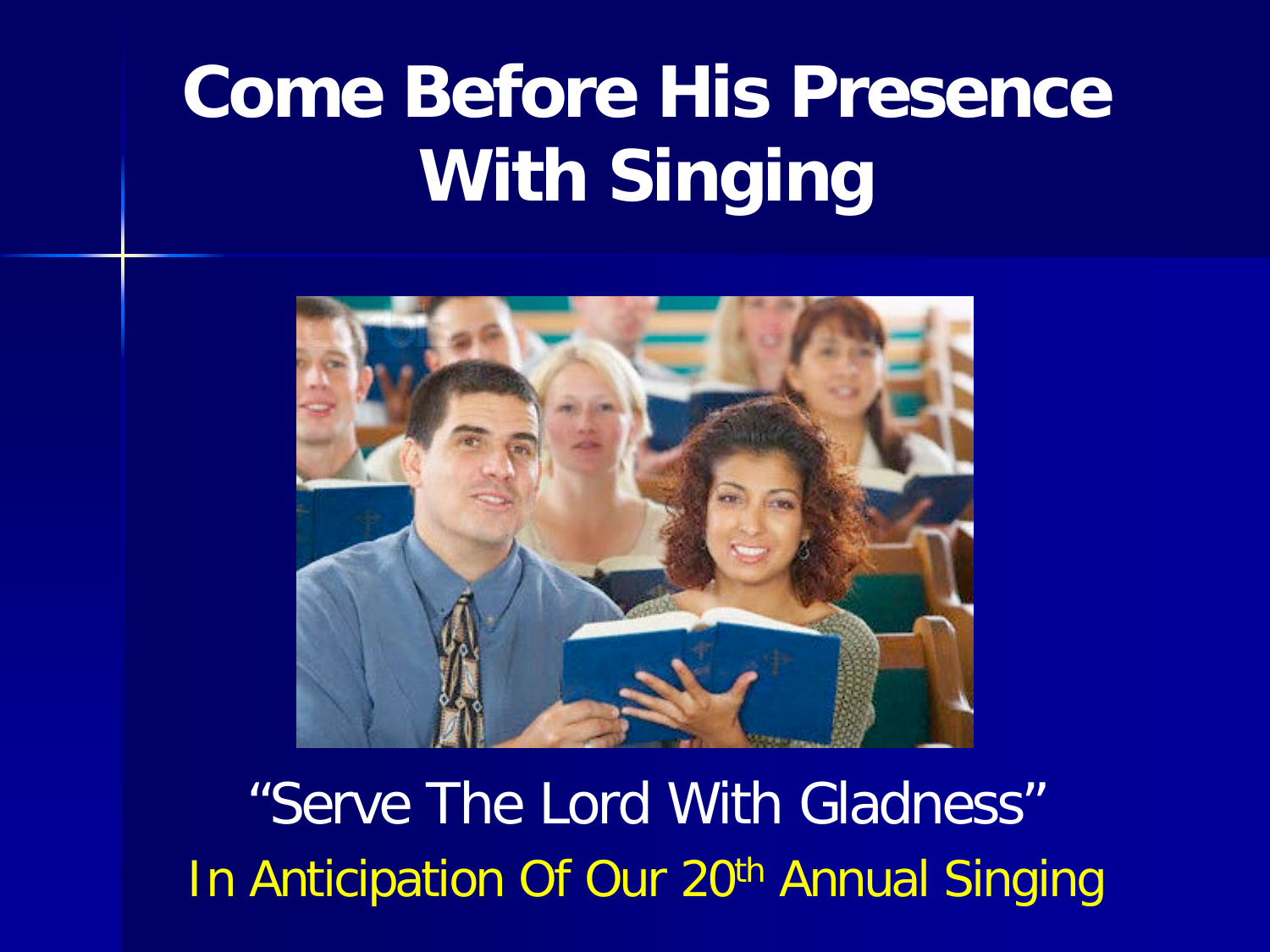

# **Come Before His Presence With Singing**

February 17th (7:30pm) Is Our Annual Singing!

- $\triangleright$  An evening devoted to psalms, hymns, spiritual songs
- $\triangleright$  With brethren and other special invited quests
- $\triangleright$  This year marks the 20<sup>th</sup> anniversary of the event!

An Opportunity To Serve The Lord With Gladness

- Singing was a joy for OT saints Psa 100:1-5; 63:3-5
- Encouraged of cheerful NT saints Ja 5:13
- Will you be joining us this Friday?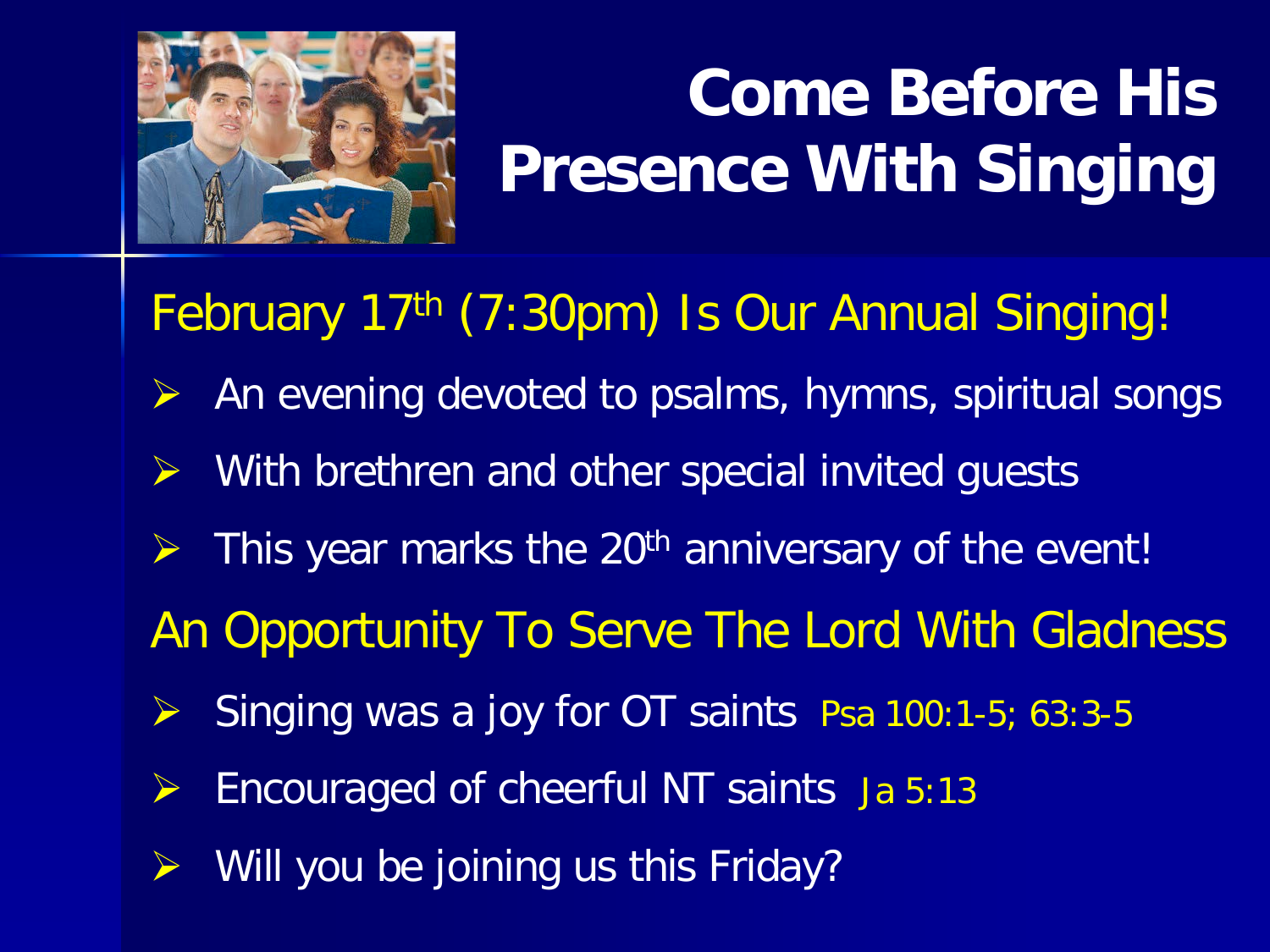

## **Come Before His Presence With Singing**

To Praise The Lord (upward)

- Hymn (humnos) "a song in praise of" Psa 28:6-7
- $\triangleright$  Offering spiritual sacrifices 1Pe 2:5; He 13:15 To Teach And Admonish One Another (outward)
- $\triangleright$  An important focus in spiritual songs Ep 5:19
- $\triangleright$  To encourage and edify one another Co 3:16 To Fill And Enrich Our Souls (inward)
- $\triangleright$  To be filled with the Spirit Ep 5:18-19
	- To be enriched by the Word of Christ Co 3:16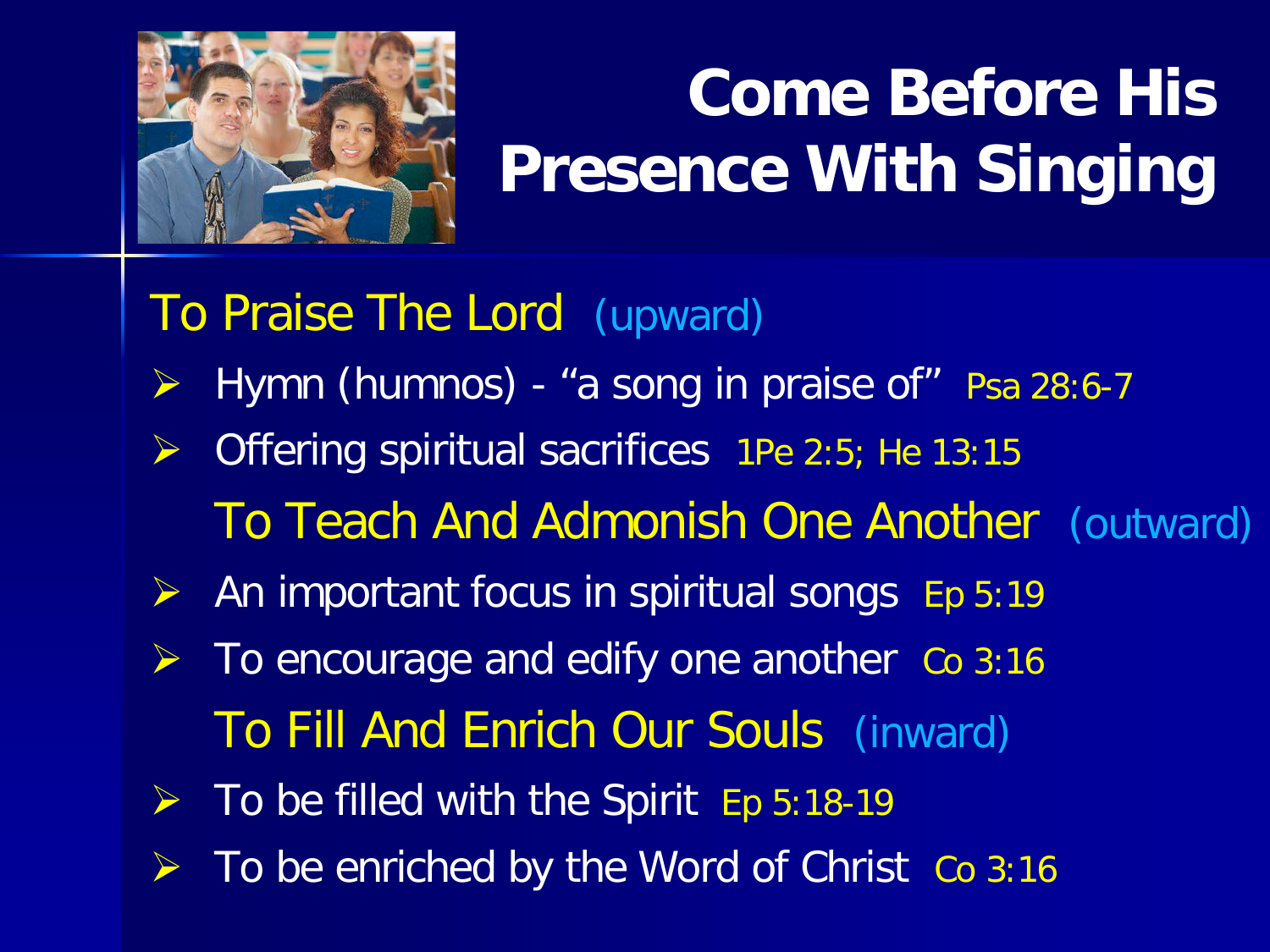

#### **Come Before His Presence With Singing**

To Get The Most Out Of Singing...

- $\triangleright$  Engage the "mind" as you sing 1 Co 14:15
- Engage the "heart" as well Ep 5:19; Co 3:16; Mt 15:7-8
- $\triangleright$  Engage the "face" as you sing Pro 15:13
- Engage the "body" as well sitting together, toward front

"I will sing to the Lord as long as I live; I will sing praise to my God while I have my being." **(Ps 104:33)**

"Praise the Lord! For it is good to sing praises to our God; For it is pleasant, and praise is beautiful." **(Ps 147:1)**